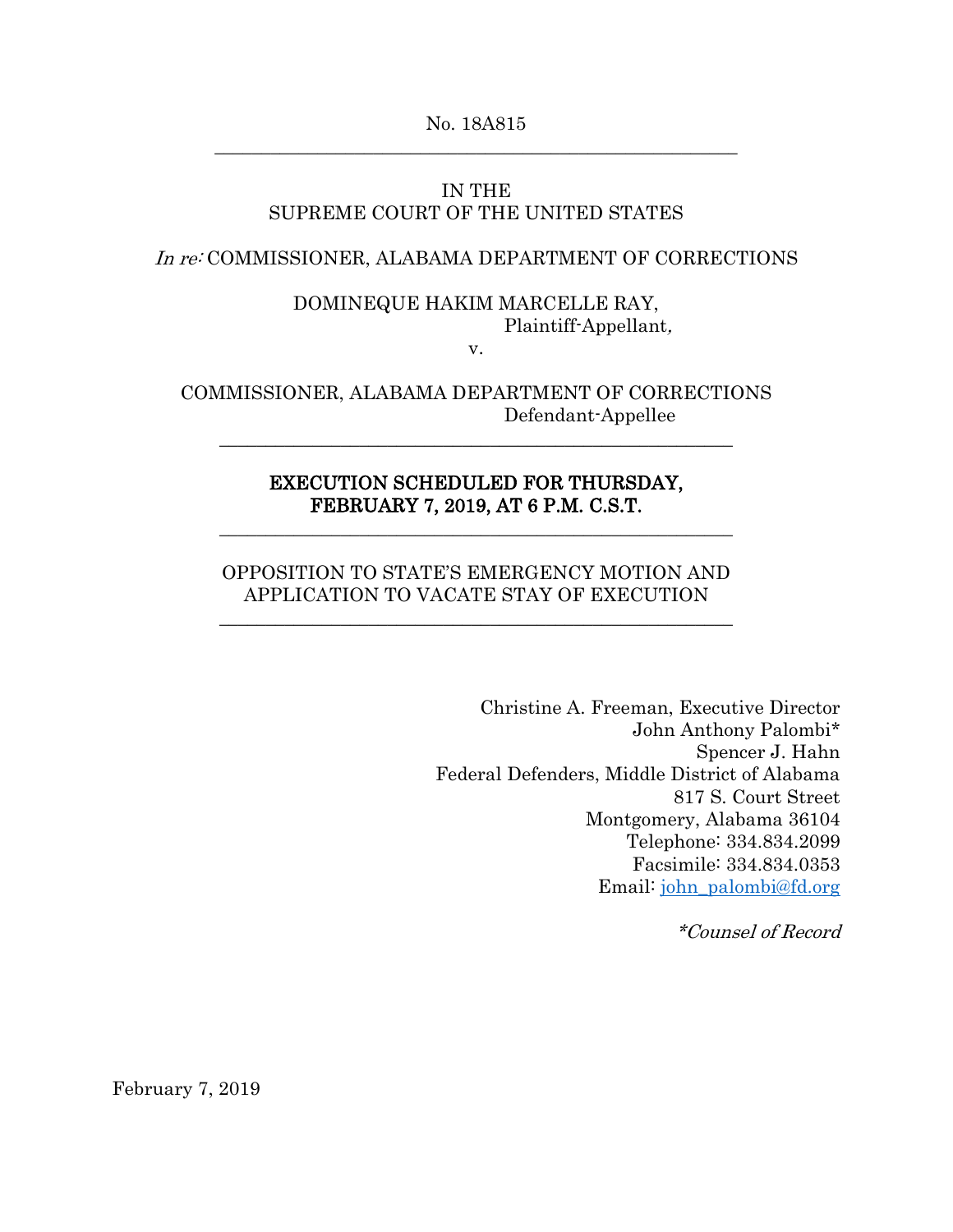The Court of Appeals for the Eleventh Circuit granted a stay of execution for Mr. Ray to allow it to hear an appeal from the District Court's dismissal of his complaint and denial of his motion for stay of execution. Mr. Ray's complaint alleged that he was being denied his right to free exercise of his religion and that Alabama's policy of only allowing the Christian, non-Catholic, chaplain of the prison to be in the execution chamber at the time of an inmate's execution was an Establishment Clause violation.

The Commissioner has moved to vacate this stay, and in a desperate attempt to execute Mr. Ray this evening, has attempted to put new "evidence" before this Court. As will be addressed below, this evidence should be ignored. The State's argument for vacating the stay is nothing more than a continuation of its argument in the District Court. It does not address the Eleventh Circuit's opinion other than to disagree with it. The State's argument for vacating the Eleventh Circuit's stay of execution does not meet the exceedingly high standard required for this Court to vacate the stay. The Eleventh Circuit's stay should remain in place to allow the appeal from the District Court's ruling to proceed.

### I. The State's attempt to place new evidence before this court.

 The State has included an affidavit from the Commissioner of the Alabama Department of Corrections with its application to vacate the Eleventh Circuit's stay. It is axiomatic that appellate courts cannot take new evidence.[1](#page-1-0) Neither the Court

<span id="page-1-0"></span><sup>&</sup>lt;sup>1</sup> See e.g. Waddleton v. Rodriguez., 2018 WL 4292175  $*8$  (5th Cir. 2018).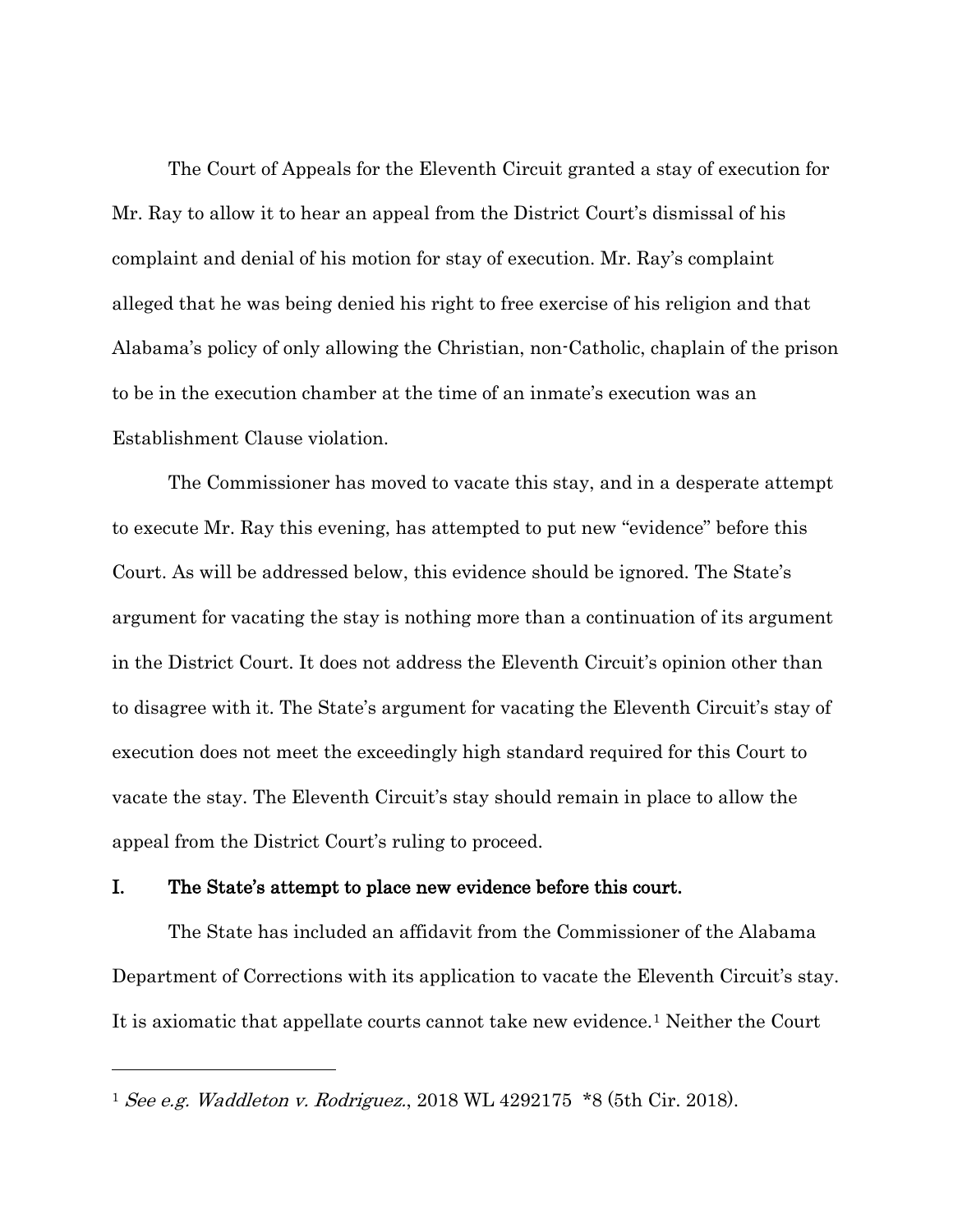of Appeals for the Eleventh Circuit nor the District Court had this affidavit. It cannot be said that the Eleventh Circuit abused its discretion by not considering evidence that it did not have,<sup>[2](#page-2-0)</sup> and should not be considered by the Court.<sup>[3](#page-2-1)</sup>

#### II. Facts of the litigation prior to the Court of Appeals issuing a stay.

On January 23, 2019, Mr. Ray met with Warden Cynthia Stewart, of Holman Correctional Facility, concerning his impending execution. Mr. Ray is a devout Muslim. Mr. Ray had questions of Warden concerning certain parts of the execution process. He asked Warden Stewart if the Chaplain was required to be in the execution chamber when he was being executed. She said yes. He asked her if his imam could be in the execution chamber with him when he was executed, and she said no. He also asked that any post-execution autopsy be performed according to Islamic strictures, and she told him that she had no control over that.[4](#page-2-2)

On Thursday, January 24, 2019, Mr. Ray met with counsel and informed them about the meeting with Warden Stewart. Counsel filed a complaint on Mr. Ray's behalf, along with a concomitant motion for stay of execution in the District Court for the Middle District of Alabama on Monday, January 28, 2019. That

<span id="page-2-0"></span><sup>&</sup>lt;sup>2</sup> See, e.g., Cullen v. Pinholster, 563 U.S. 170, 182 (2011) ("It would be strange to ask federal courts to analyze whether a state court's adjudication resulted in a decision that unreasonably applied federal law to facts not before the state court.").

<span id="page-2-1"></span><sup>3</sup> Further, the affidavit actually adds no new information. It merely repeats the security mantra offered by counsel for the Commissioner in the proceedings below, and provides the conclusory opinion that exclusion of all spiritual advisors other than Chaplain Summers is the least-restrictive means.

<span id="page-2-2"></span><sup>4</sup> Mr. Ray did not pursue the autopsy issue in his complaint, as Commissioner Dunn and the Alabama Department of Corrections have no control over the request.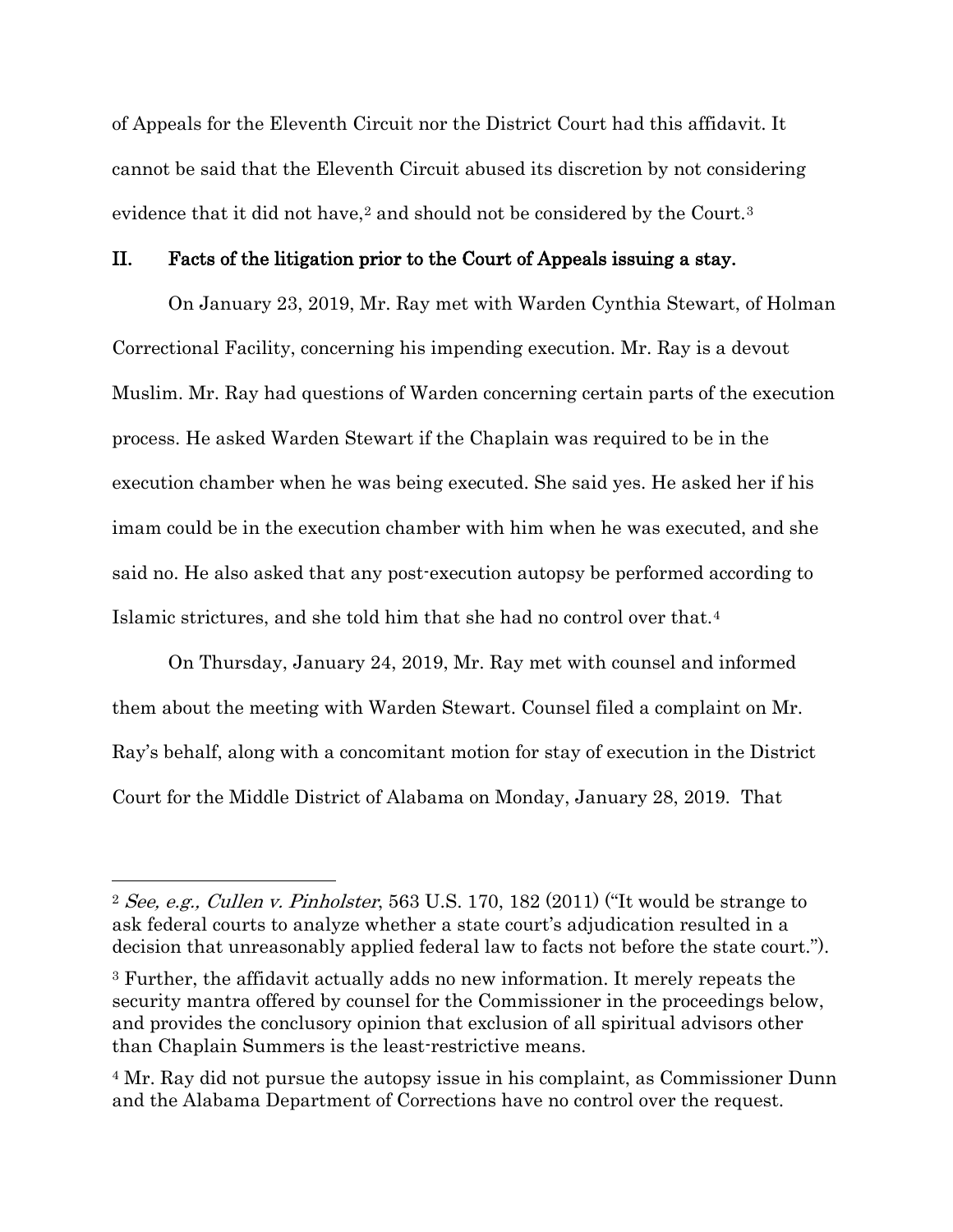Complaint had three counts: a RLUIPA challenge to the presence of the chaplain in the execution chamber; a RLUIPA challenge to the refusal to allow Mr. Ray a spiritual advisor of his faith to be in the chamber during his execution; and an Establishment Clause challenge to the fact that Alabama requires a Christian, non-Catholic chaplain to be in the execution chamber but no spiritual advisor of any other faith.<sup>[5](#page-3-0)</sup>

On January 29, the District Court ordered that the parties appear at a hearing on January 31, and that the parties answer certain questions for the court before that hearing.[6](#page-3-1) Prior to the hearing, the Commissioner conceded one of the counts in the complaint by agreeing to "waive" the requirement that the Chaplain be present in the execution chamber during Mr. Ray's execution.[7](#page-3-2) The Commissioner also argued that the complaint should be dismissed.[8](#page-3-3)

No evidence was presented at the hearing, and on February 1, 2019, the District Court concluded that Mr. Ray's suit was not brought in a timely manner.<sup>[9](#page-3-4)</sup> The District Court granted the State's motion to dismiss Counts Two and Three of the Complaint as moot, denied the motion to dismiss on the other two counts, and

<span id="page-3-3"></span> $8 \overline{Id}$ 

<span id="page-3-0"></span><sup>5</sup> Mr. Ray also amended his complaint to add a fourth count, concerning a change to Alabama's execution protocol and whether Mr. Ray could opt to be executed by a different method. That is not an issue on appeal.

<span id="page-3-1"></span> $6$  Ray v. Comm'r, No. 19-cv-00088 (M.D. Ala. 1/29/19), Doc. 8.

<span id="page-3-2"></span> $7$  *Id.*, Doc. 11 at 2.

<span id="page-3-4"></span><sup>9</sup> Id., Doc. 21 at 9.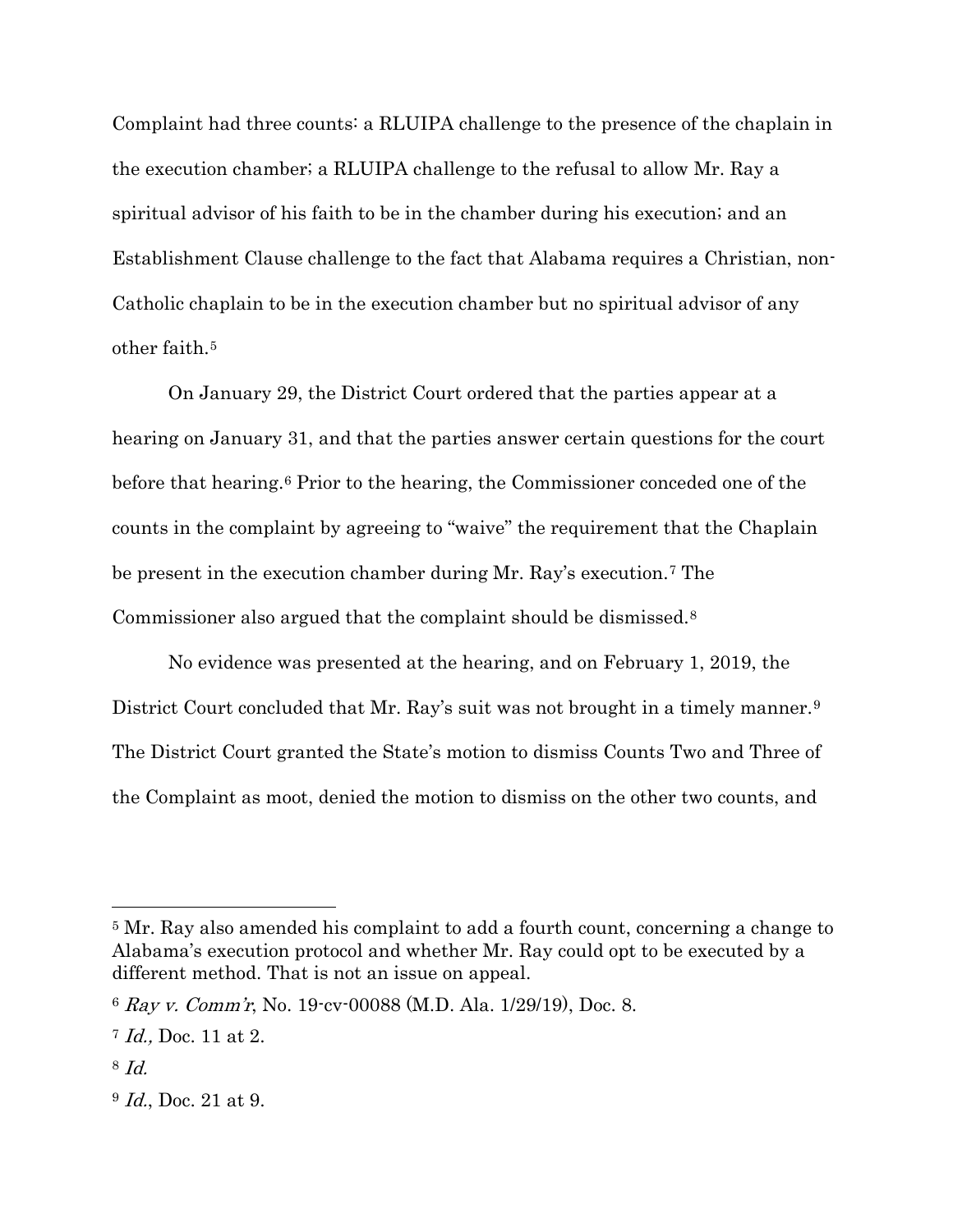denied the motion to stay execution.[10](#page-4-0) Within minutes, Mr. Ray filed a notice of appeal to the Court of Appeals for the Eleventh Circuit, and within hours, he filed a motion for stay of execution pending appeal in that court.

#### III. The Court of Appeals opinion granting a stay.

On February 6, 2019, the Court of Appeals for the Eleventh Circuit granted

Mr. Ray's Emergency Motion for a Stay of Execution. In a unanimous published

order, the court found that Mr. Ray met all of the requirements for the court to

grant a stay of execution, and that the equities weighed in his favor.

The Eleventh Circuit specifically began its analysis with whether Mr. Ray had a substantial likelihood of success on the merits of his appeal. With respect to Mr. Ray's Establishment Clause claim, which was dismissed by the District Court, the Eleventh Circuit held:

What we can say with some confidence based on what little we have seen is that Holman prison will place its Christian Chaplain in the execution chamber; that it has done so nearly uniformly for many years; that the Christian Chaplain will offer to minister to the spiritual needs of the inmate who is about to face his Maker, and that the Chaplain may pray with and touch the inmate's hand as a lethal cocktail of drugs is administered; and that only a Christian chaplain may go into the death chamber and minister to the spiritual needs of the inmate, whether the inmate is a Christian, a Muslim, a Jew, or belongs to some other sect or denomination. What is central to Establishment Clause jurisprudence is the fundamental principle that at a minimum neither the states nor the federal government may pass laws or adopt policies that aid one religion or prefer one religion over another. And that, it appears to us, is what the Alabama Department of Corrections has done here.<sup>[11](#page-4-1)</sup>

<span id="page-4-0"></span><sup>10</sup> Id., Doc. 21 at 18.

<span id="page-4-1"></span><sup>&</sup>lt;sup>11</sup> Ray v. Comm'r, No. 19-10405,  $(11<sup>th</sup> Cir. 2/6/19)$  at 12-13.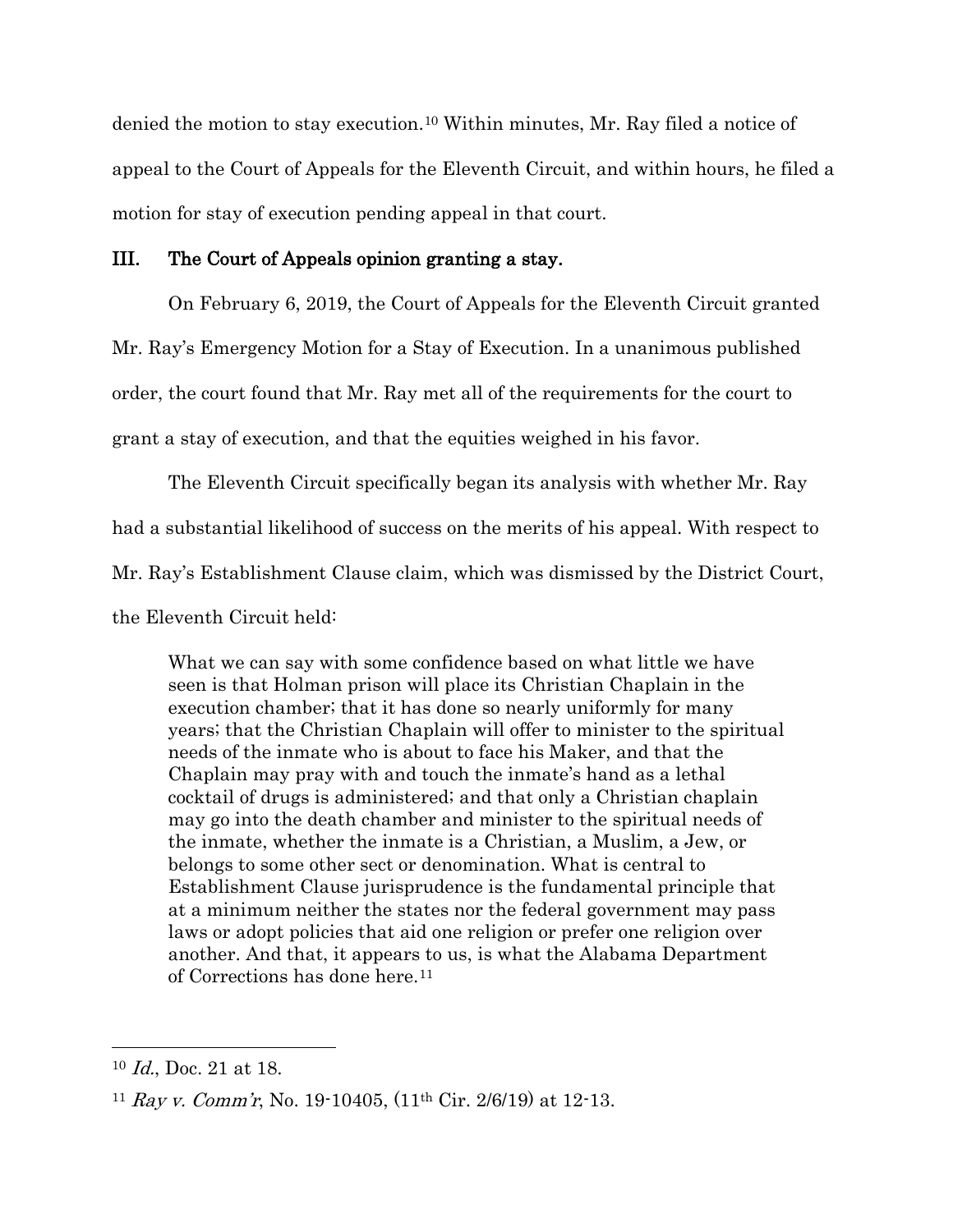With respect to Mr. Ray's RLUIPA claims, the Eleventh Circuit concluded that the burden would be on the state to demonstrate that its policy was narrowly tailored to further the compelling governmental interest.[12](#page-5-0) The Eleventh Circuit then found that the District Court did not address any of the principles surrounding RLUIPA and improperly shifted the burden concerning compelling interest from the Commissioner to Mr. Ray.[13](#page-5-1) The court concluded by holding: "Faced with this substantial Establishment Clause claim, and with precious little in the record to support the government's interests and the fit between those interests and the state's policy, we are required to conclude, as we do, that Ray is substantially likely to succeed on the merits."[14](#page-5-2)

 In weighing the equitable factors for granting a stay, the Eleventh Circuit found that "[i]n the absence of a stay, Ray will die without the benefit, available to Christian inmates, of sharing his final moments with a cleric who shares his faith and who will be able to provide prayer, spiritual support and comfort at the moment of death. Moreover, the public has a serious interest in the proper application and enforcement of the Establishment Clause and RLUIPA."[15](#page-5-3)

The Eleventh Circuit then turned to whether Mr. Ray was dilatory in filing his suit. The court pointed out that Mr. Ray could not have known from the publicly available statutes that the Chaplain was required to be in the execution chamber

- <span id="page-5-1"></span><sup>13</sup> Id. at 22.
- <span id="page-5-2"></span><sup>14</sup> Id. at 23.
- <span id="page-5-3"></span> $15$  *Id.*

<span id="page-5-0"></span><sup>12</sup> Id. at 21.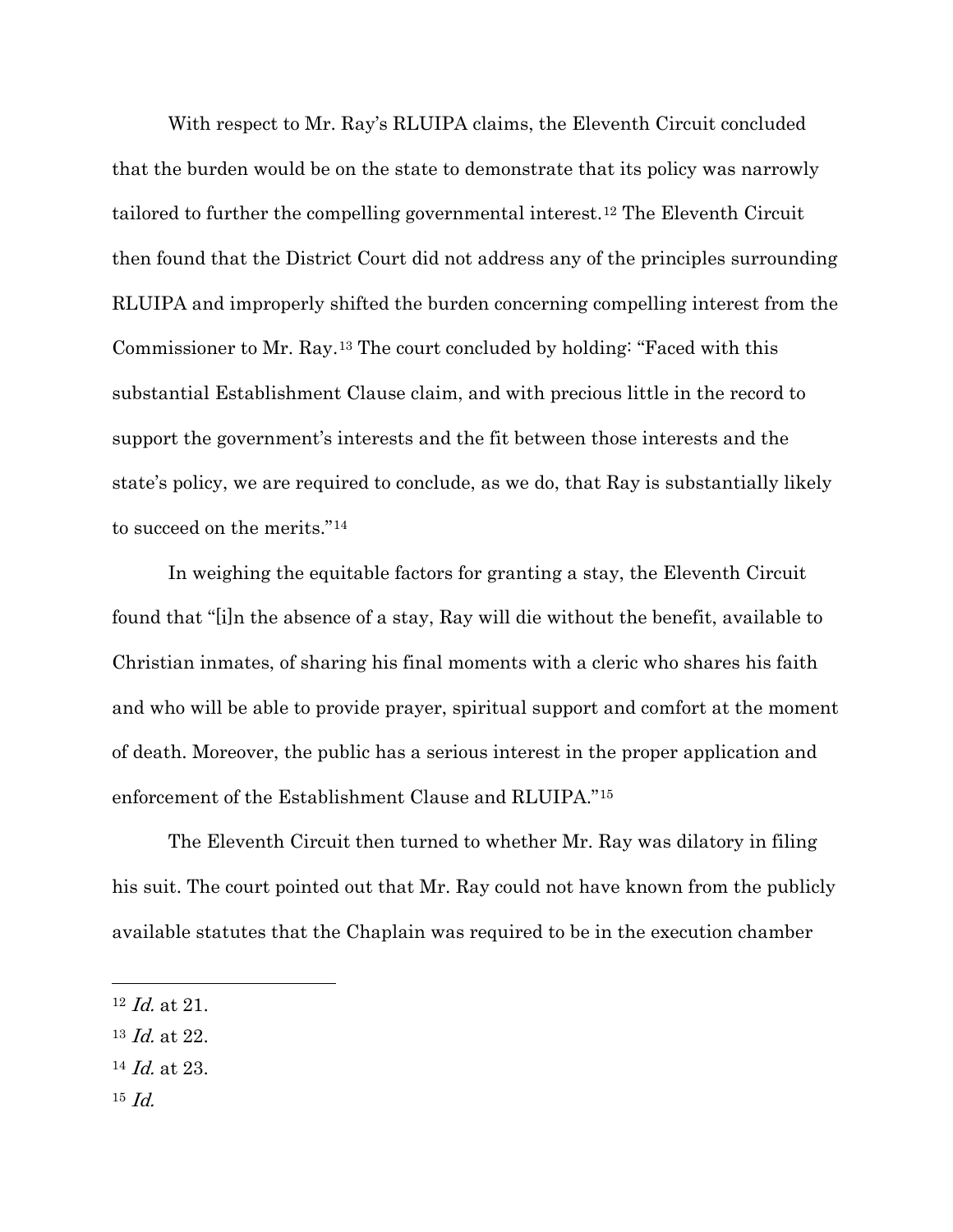and that he couldn't have an imam in the chamber.[16](#page-6-0) It also held that the Commissioner provided no evidence to support any inference that Mr. Ray knew any of the procedures surrounding who was required to be in the chamber—or that a reasonable accommodation would be denied—until January 23, when he asked the warden to remove the chaplain and replace him with his imam, and was denied.<sup>[17](#page-6-1)</sup> In concluding that Mr. Ray was not dilatory in filing suit, the court said: "The long and short of it is that Ray has provided an altogether plausible explanation for why the claims were not filed in district court sooner and the state has neither argued nor produced any evidence that the petitioner was aware that the claims were available at an earlier date."[18](#page-6-2)

#### IV. Standard of review for motions to vacate stays of execution.

 "The standard under which [this Court] consider[s] motions to vacate stays of execution is deferential, and properly so. Only when the lower courts have clearly abused their discretion in granting a stay should [this Court] take the extraordinary step of overturning such a decision."[19](#page-6-3) A lower court decision granting a stay is "deserving of great weight,"[20](#page-6-4) and the Court should only grant a motion to vacate a

<span id="page-6-0"></span><sup>16</sup> Id. at 25-26.

<span id="page-6-1"></span> $17$  *Id.* at 26-27.

<span id="page-6-2"></span><sup>18</sup> Id. at 28.

<span id="page-6-3"></span><sup>&</sup>lt;sup>19</sup> Dugger v. Johnson, 485 U.S. 945, 947 (1988) (O'Connor, J., joined by Rehnquist, C.J., dissenting). Accord, Barefoot v. Estelle, 463 U.S. 880, 896 (1983); Wainwright v. Spenkelink, 442 U.S. 901, 905 (1979) (Rehnquist, J., dissenting).

<span id="page-6-4"></span><sup>20</sup> Commodity Futures Trading Comm'n v. British Am. Commodity Options Corp., 434 U.S. 1316, 1319 (1977) (Marshall, J., Circuit Justice).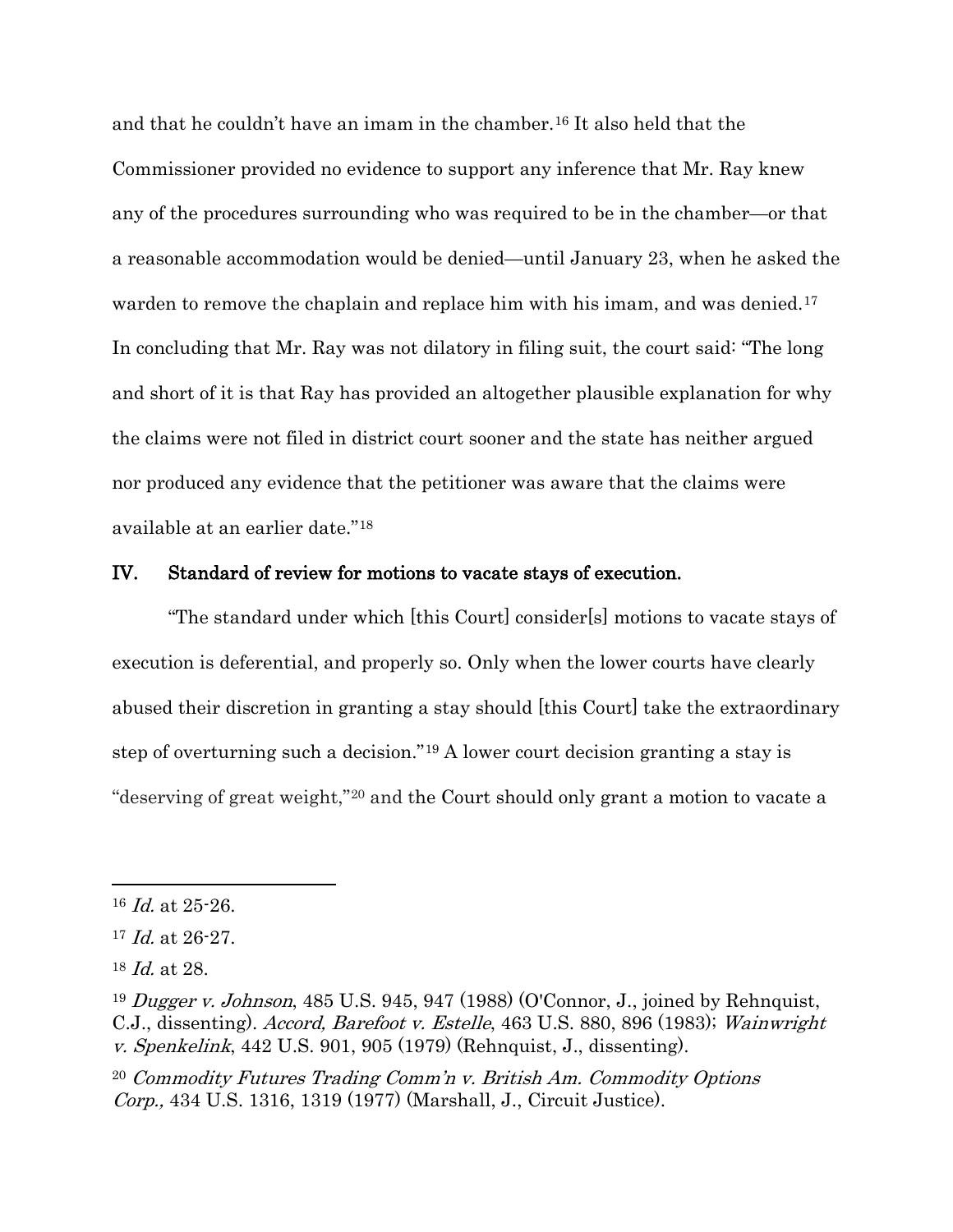stay under "exceptional circumstances."[21](#page-7-0) Here, those exceptional circumstances do not exist, and there was no such abuse of discretion.

### V. The Court of Appeals did not clearly abuse its discretion in granting a stay of execution to Mr. Ray.

 The Court of Appeals issued an extensive opinion explaining why Mr. Ray is entitled to a stay of execution. The Commissioner has attacked the Eleventh Circuit's opinion, but the bases for that attack consist primarily of quoting the District Court's opinion, and do not meet the standard it must satisfy in order to vacate a stay entered by an appellate court.

# A. The Eleventh Circuit properly found that he had a likelihood of success on the merits of his Establishment Clause claim.

 Stripped to its core, the Commissioner's argument for vacating Mr. Ray's stay is that the Establishment Clause count of Mr. Ray's complaint was properly dismissed. However, the State's argument does not address the basis of the Eleventh Circuit's reasoning on why it was not properly dismissed. The Eleventh Circuit held Mr. Ray would have a likelihood of success on the merits of his Establishment Clause claim. The Commissioner merely argues here that the Count is moot. The Eleventh Circuit explained in detail why the claim is not moot.

First, the alleged concession was nothing of the sort. As the Eleventh Circuit explained, jurisdiction is for the court to determine, not the parties. Further, Mr. Ray asked for three remedies, and he only received part of one – barring the Chaplain from the execution chamber for his execution only.

<span id="page-7-0"></span><sup>&</sup>lt;sup>21</sup> Wainwright v. Booker, 473 U.S. 935, 938 (1985) (Marshall, J., dissenting).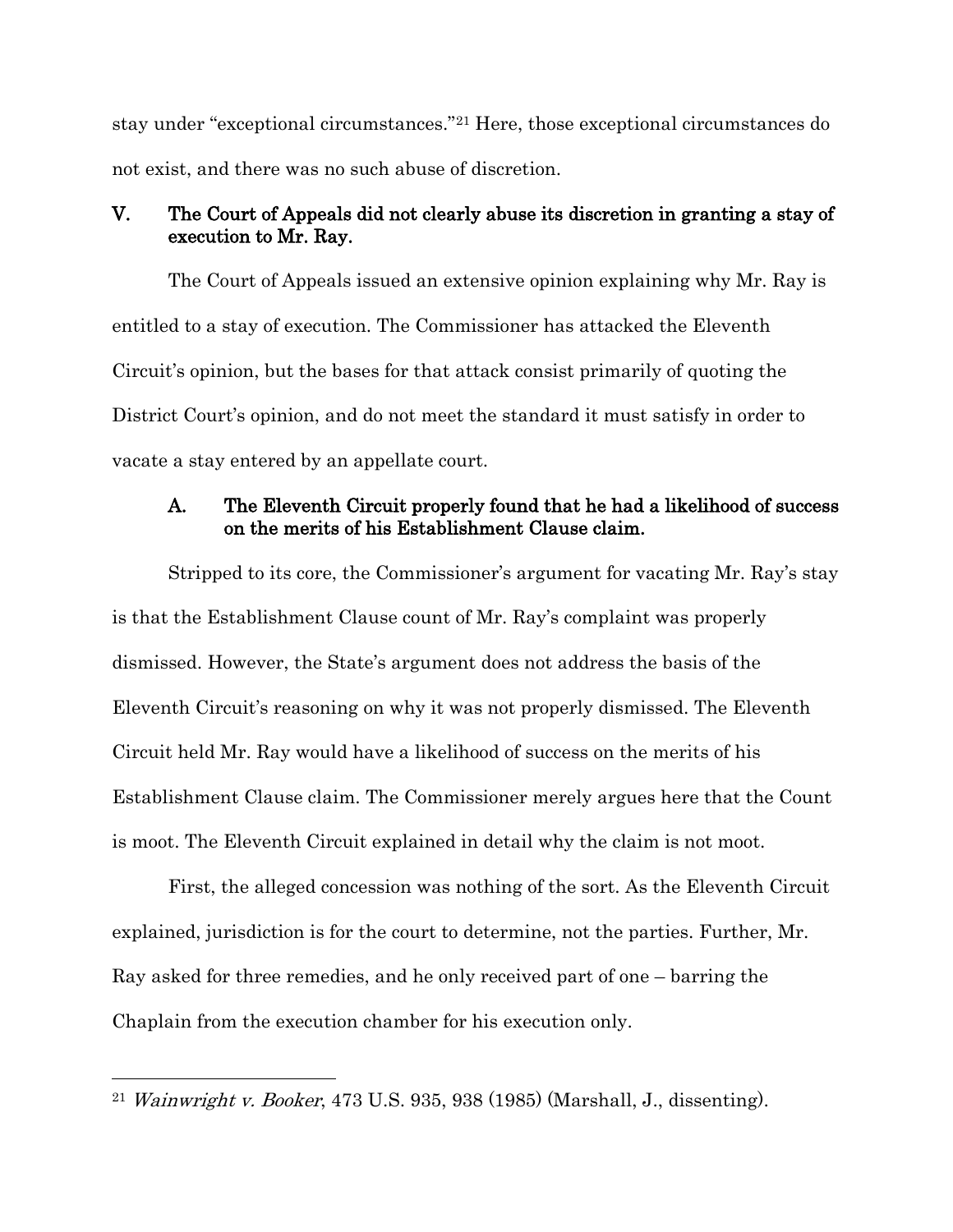Second, the doctrine of voluntary cessation shows that Mr. Ray's lawsuit is not moot. The Commissioner, after suit was filed, said he would not require the Chaplain to be in the execution chamber during Mr. Ray's execution. However, a defendant's voluntary cessation of an illegal act does not normally act to moot a case.[22](#page-8-0) Voluntary cessation of a challenged practice does not moot a case unless it is clear that the allegedly wrongful behavior cannot be reasonably expected to recur.[23](#page-8-1)

The pleadings presented to this Court and the Department of Corrections' actions over the last 24 hours also indicate that the Department will continue their behavior after Mr. Ray's execution. The first pleading presented to this Court from the Commissioner contained an unsupported statement that Alabama's execution protocol would be changed to bar all spiritual advisors, including the chaplain from the execution chamber during an execution. Two hours later, the Commissioner filed an amended pleading, with that statement removed. Therefore, Alabama's execution protocol continues to require that the Chaplain be present in the execution chamber. Without a definitive court ruling on this question, Alabama could continue to change and un-change its execution protocol at whim. Maintenance of Mr. Ray's suit will prevent that from occurring.

In addition, after the Commissioner filed his application to vacate stay with this Court, Mr. Ray's attorneys learned that the Department of Corrections was refusing to allow Mr. Ray to have a copy of Q'uran with him in the "death cell." He

<span id="page-8-1"></span><span id="page-8-0"></span> $22$  Friends of the Earth, Inc. v. Laidlaw Envtl. Servs., Inc., 528 U.S. 167, 175 (2000). <sup>23</sup> Trinity Lutheran Church of Columbia, Inc. v. Comer, 137 S.Ct. 2012, 2019 n.1 (2017) (citing Friends of the Earth).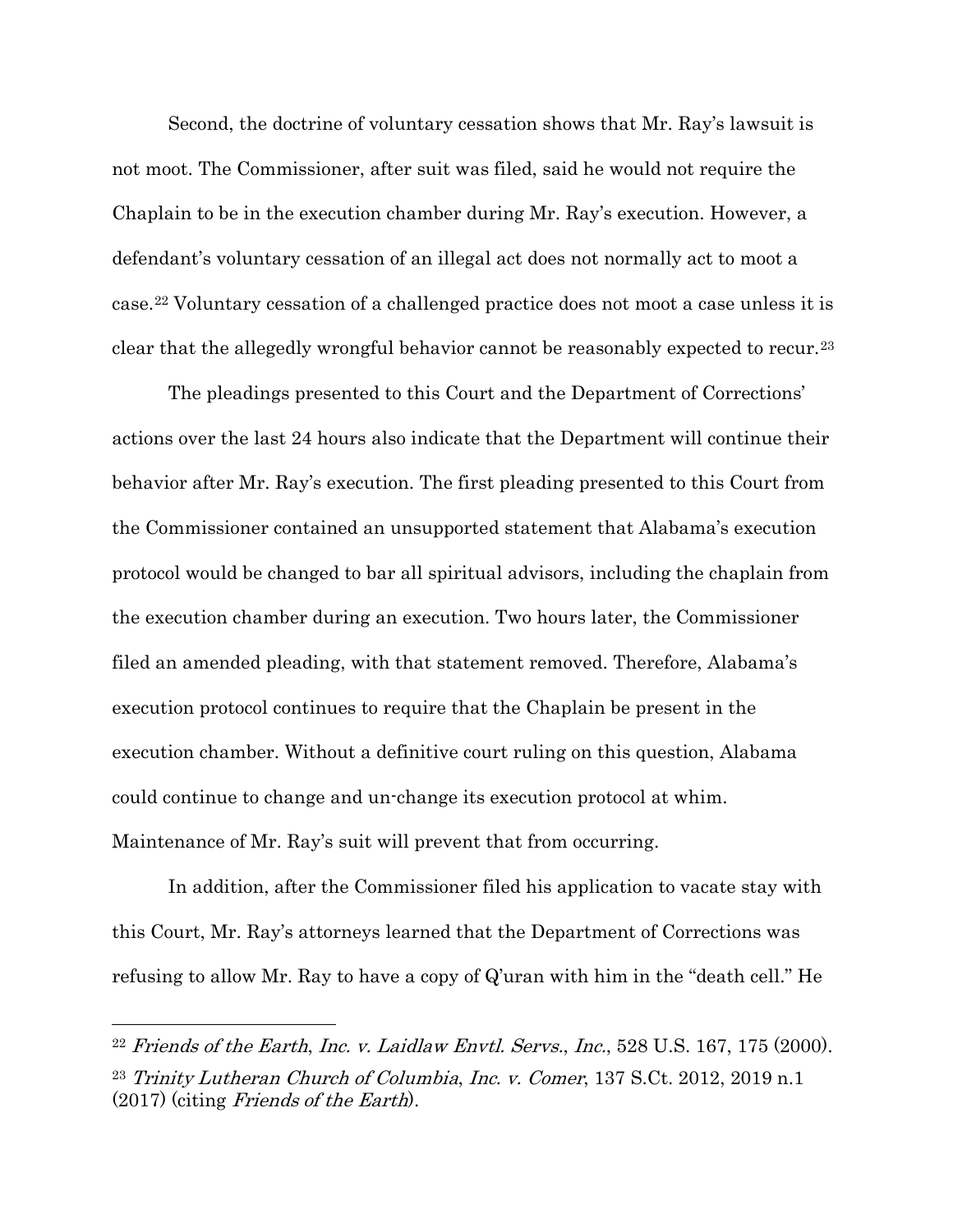filed, late last night, a motion with the District Court to require the Department of Corrections to allow him to have a copy of the  $Q'$ uran with him in the cell.<sup>[24](#page-9-0)</sup> It is counsel's understanding that as of this morning, he was finally permitted to have a copy of the Q'uran.

The actions of the Commissioner and the Department further indicate that it is reasonable to believe that the Department's illegal actions will continue after Mr. Ray's execution if he is not permitted to continue to litigate his suit against the Commissioner. The Eleventh Circuit found that Mr. Ray has a substantial likelihood of success on the merits of his appeal from the dismissal of his Establishment Clause claim, and the Commissioner has not provided any extraordinary reasons for this Court to vacate that order.

## B. Mr. Ray has a substantial likelihood of success on the merits of his RLUIPA claim.

 The Eleventh Circuit also found that Mr. Ray had a substantial likelihood of success on the merits of his RLUIPA claims in his complaint. The Commissioner's argument is that the Eleventh Circuit improperly shifted the burden to the State to show that an outright ban is the least restrictive alternative to further a compelling governmental interest. This was not improper, this is exactly what is required by this Court's precedent in *Holt v. Hobbs*.<sup>[25](#page-9-1)</sup> The State has placed a substantial burden on Mr. Ray's freedom of religion by refusing to allow him to have an imam present at the time of his execution when non-Catholic Christian inmates may have the

<span id="page-9-0"></span> $^{24}$  Ray v. Comm'r, No. 19-cv-00088, (M.D. Ala. Feb. 6, 2019) Doc. 34.

<span id="page-9-1"></span><sup>25</sup> 135 S. Ct. 853 (2015).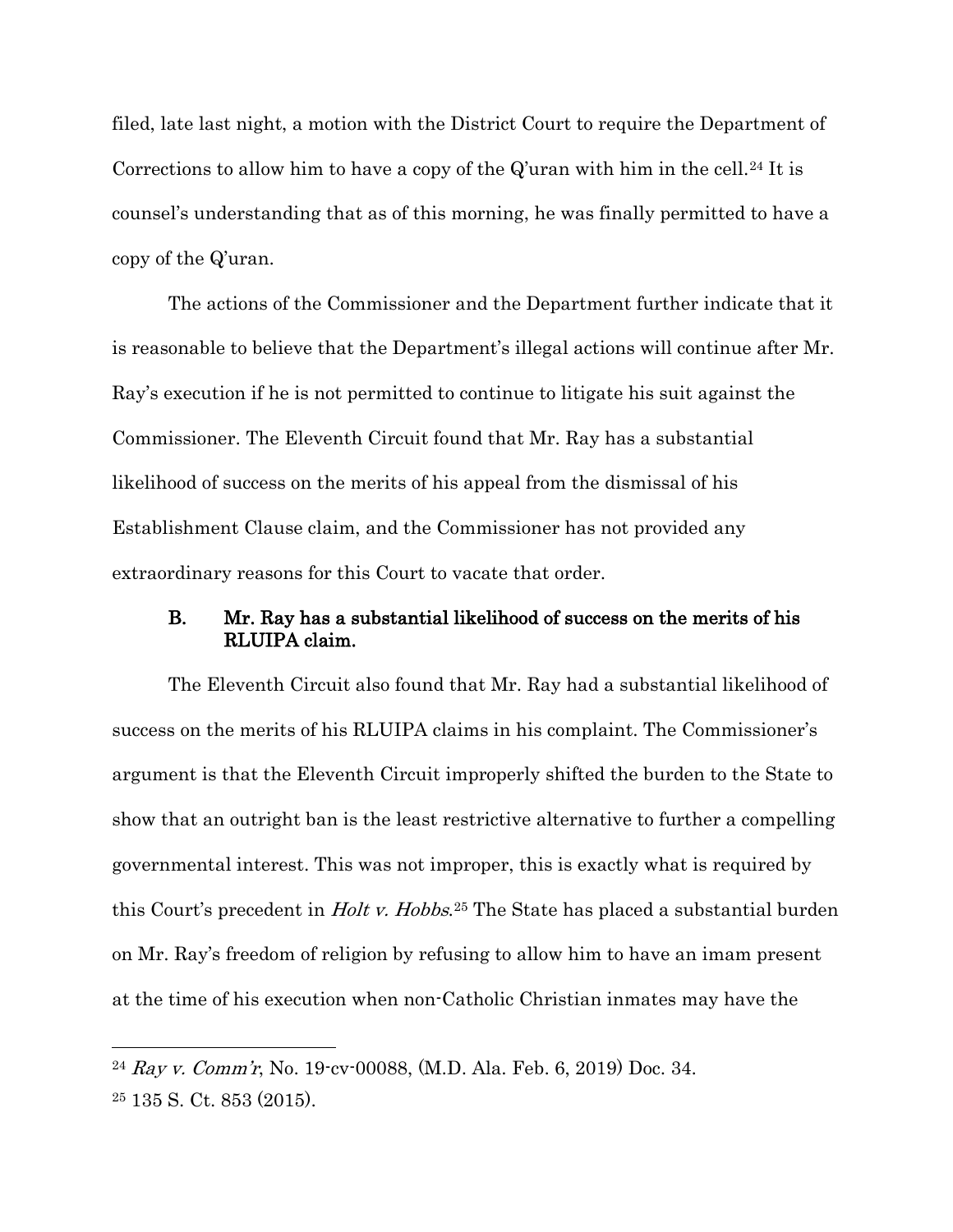prison chaplain present. The Eleventh Circuit concluded that Mr. Ray had a substantial likelihood of success on the merits of that claim (it was not dismissed by the District Court) because the Commissioner had not put on evidence to show that a complete ban on all persons other than the prison chaplain was the least restrictive means of accomplishing their compelling interest of security:

At the end of the day, it is possible that there are no less restrictive means, but the government must show us how and why that is so. Whether Ray's claim is framed as arising under the Establishment Clause or RLUIPA, the burden rests with Alabama, not Ray, to show a compelling interest and the adoption of means closely fitted to that interest.[26](#page-10-0)

This accurate statement of the law is in direct contrast to the District Court's incorrect statement that "Ray has not shown that it is substantially likely that the State lacks a compelling interest or that the State could use a less-restrictive means of furthering its interest."[27](#page-10-1)

The State has not provided this court with the "extraordinary circumstances" necessary to overturn the Eleventh Circuit's conclusion that a stay was appropriate because Mr. Ray has a substantial likelihood of success on the merits of his appeal

# C. Mr. Ray did not unduly delay in filing his lawsuit.

 The Commissioner argues to this Court that Mr. Ray is not entitled to a stay of execution because he unduly delayed in filing his lawsuit. However, the Commissioner does nothing more than block quote the District Court's opinion and

<span id="page-10-0"></span><sup>26</sup> Ray v. Comm'r, No. 19-10405 (11th Cir. Feb. 6, 2019) at 22.

<span id="page-10-1"></span><sup>27</sup>  $Id$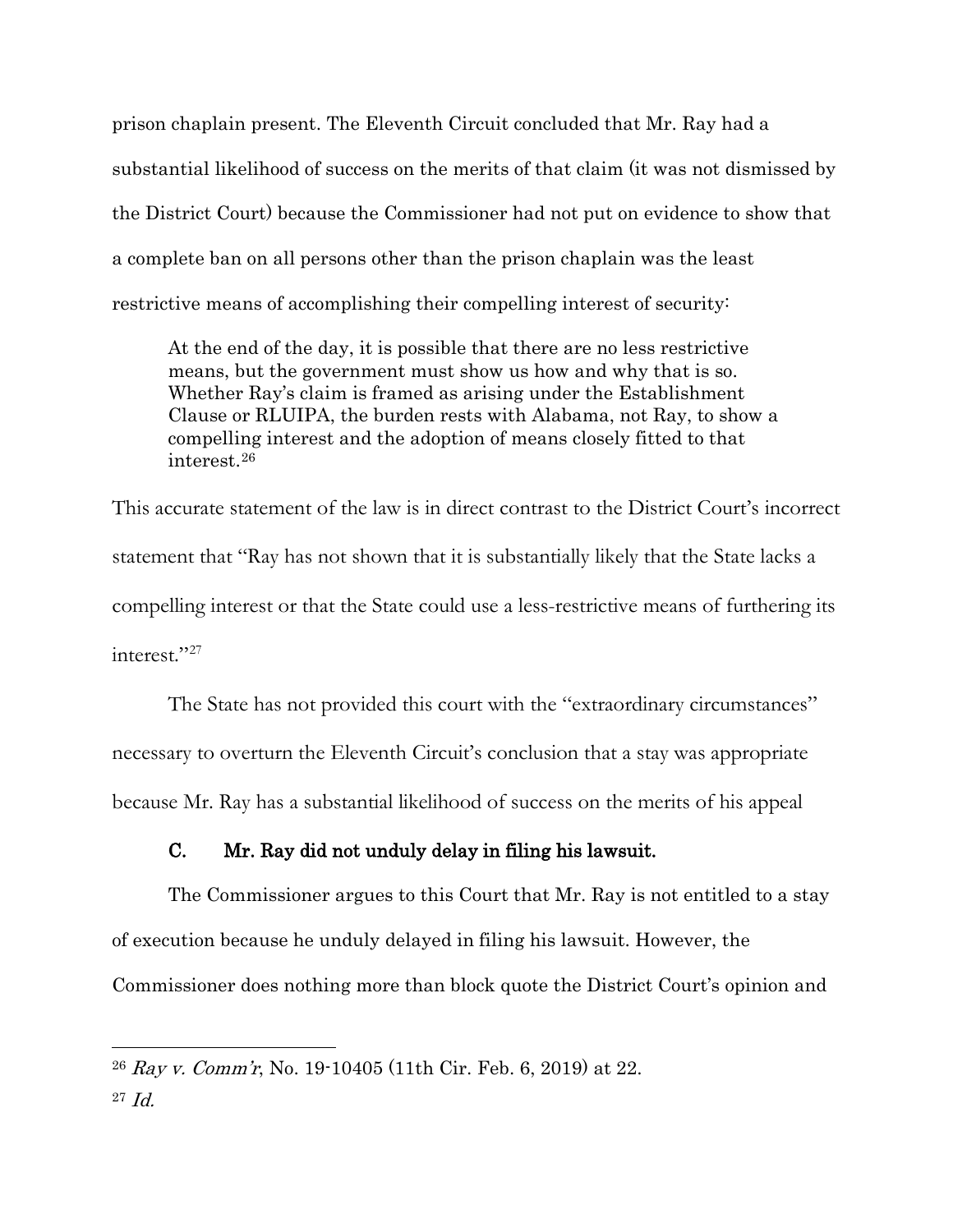claim that it is correct and the Eleventh Circuit's decision is incorrect. At no point does the Commissioner address any of the Eleventh Circuit's conclusions or findings as to why Mr. Ray did not delay in filing this suit.

The Eleventh Circuit first stated that merely filing a suit close to an execution date, does not make the suit dilatory.[28](#page-11-0) It then noted that there is no way Mr. Ray could tell from the statute that the Chaplain is required to be in the execution chamber and no way to tell that the ADOC would not allow Mr. Ray to have a spiritual advisor of his choice in the room rather than the Chaplain of Holman Correctional Facility.[29](#page-11-1)

The Eleventh Circuit then concluded that there was a reasonable explanation for why Mr. Ray filed the suit when he did.[30](#page-11-2) The Commissioner's argument to this Court does nothing to explain why that decision was incorrect. It merely argues that the District Court's decision was correct.

Mr. Ray filed his suit five days (two of which were an intervening weekend) after being told that the Chaplain would be present in the execution chamber and he could not have his imam in the execution chamber when he was executed. The Eleventh Circuit rejected the Commissioner's claim that Mr. Ray must have known he couldn't have an imam in the execution chamber because he had been on death row. The State presented no evidence to support this supposition, instead relying on

 $\overline{a}$ 

<span id="page-11-2"></span><sup>30</sup> Id. at 27.

<span id="page-11-0"></span><sup>28</sup> Id. at 24.

<span id="page-11-1"></span> $29$  *Id.* at  $25 - 26$ .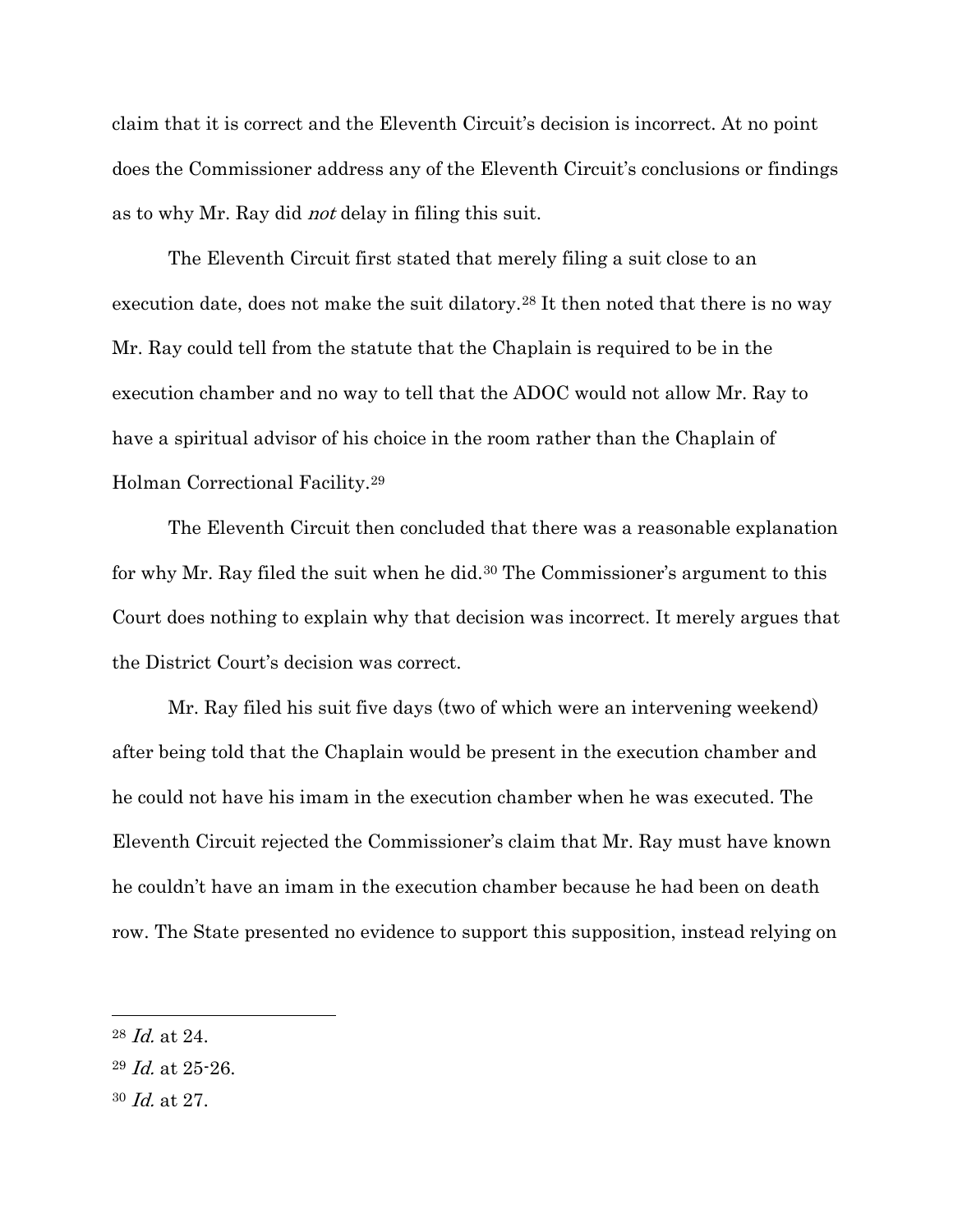the old shibboleth of "gamesmanship." What the State fails to mention to this court is that the protocol and policies that it relies on in this case are kept secret from inmates, a fact of significance to the Eleventh Circuit in making its findings and reaching its conclusion.[31](#page-12-0)

The Eleventh Circuit found that "Ray has provided an altogether plausible explanation for why the claims were not filed in district court sooner and the state has neither argued nor produced any evidence that the petitioner was aware that the claims were available at an earlier date."[32](#page-12-1) This conclusion is supported by the record in this case and the Commissioner has provided no "extraordinary" reasons for vacating the stay.

### D. Staying Mr. Ray's lawsuit does no damage to the public interest.

 The Commissioner's final claim is that there is a greater public interest in executing Mr. Ray in violation of his First Amendment and RLUIPA rights than there is in vindicating them. Mr. Ray does not dispute that the State has an interest in enforcing its judgments. But it does not have an interest in doing so unconstitutionally.

In order to minimize any delay, the Eleventh Circuit ordered that Mr. Ray's appeal be expedited. Mr. Ray's initial brief to the Eleventh Circuit is due on February 27, and all briefing is due to be completed by March 13. The brief delay necessary to resolve the serious constitutional issues in this case is an appropriate

<span id="page-12-0"></span><sup>31</sup> Id. at 26.

<span id="page-12-1"></span><sup>32</sup> Id. at 27.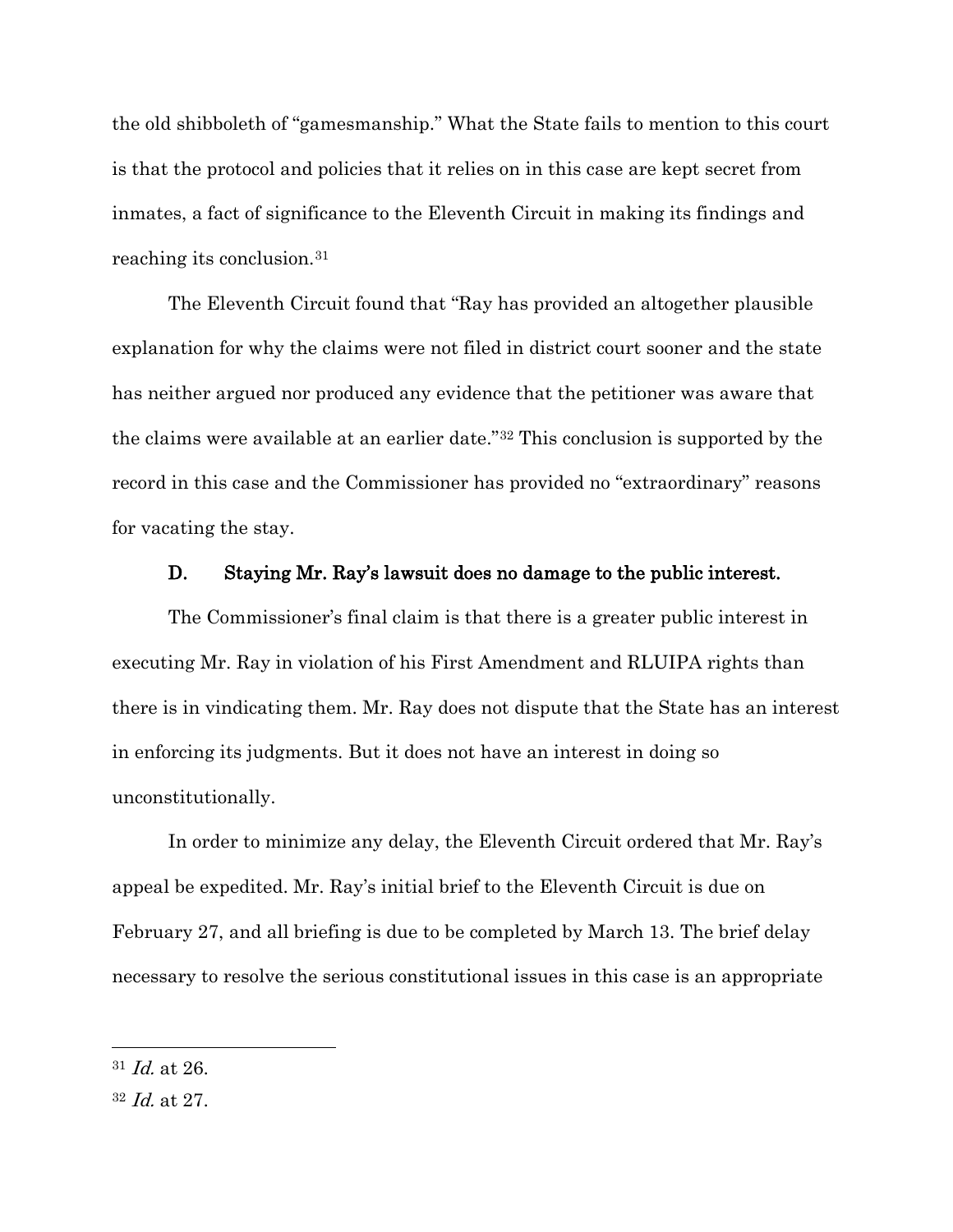way of balancing the State's interest in enforcing its criminal judgments and Mr. Ray's interest in religious freedom.

#### **CONCLUSION**

 The Court of Appeals stayed Mr. Ray's execution only after careful consideration of the record before it and making findings that Mr. Ray has a substantial likelihood of success on the merits of his appeal, and that the equities of this situation are in his favor. Mr. Ray challenged Alabama's practice of allowing the Christian chaplain of Holman Correctional Facility to be at the side of someone while they are being executed, but not allowing a condemned inmate of a different faith to have the same spiritual comfort at the moment of his death. The Eleventh Circuit found that Mr. Ray has a substantial likelihood of success on the merits of this challenge. The State has not provided this Court with the extraordinary circumstances necessary to vacate the Eleventh Circuit's stay of execution, and the State's application should be denied.

Respectfully submitted,

/s/ John Palombi

Christine A. Freeman, Executive Director John Anthony Palombi\* Spencer J. Hahn Federal Defenders, Middle District of Alabama 817 S. Court Street Montgomery, Alabama 36104 Telephone: 334.834.2099 Facsimile: 334.834.0353 Email: john\_palombi@fd.org